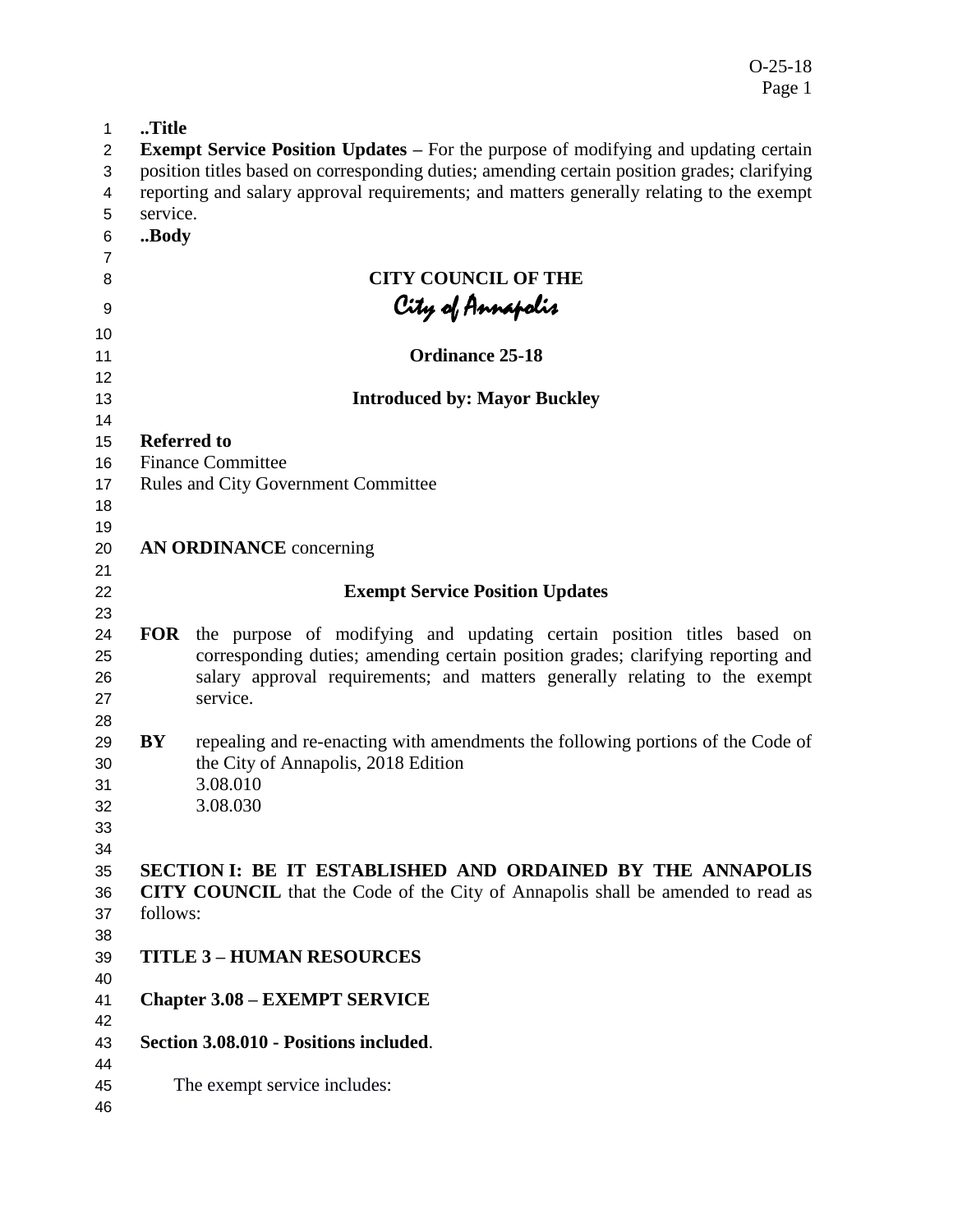| 1               | 1. | All the elected officials;                               |
|-----------------|----|----------------------------------------------------------|
| 2               | 2. | All department directors;                                |
| 3               | 3. | City Manager;                                            |
| 4               | 4. | Communications Officer;                                  |
| 5               | 5. | City Attorney;                                           |
| 6               | 6. | <b>Assistant City Attorney;</b>                          |
| 7               | 7. | Attorney I;                                              |
| 8               | 8. | Attorney II;                                             |
| 9               | 9. | Community Relations Specialist Engagement Administrator; |
| 10              |    | 10. HumanConstituent Services Officerand Ombudsman;      |
| 11              |    | 11. Administrative Assistant;                            |
| 12 <sup>2</sup> |    | 12. Assistant City Manager;                              |
| 13              |    | 13. Public Information Officer and Quartermaster;        |
| 14              |    | 14. Executive Office Associate;                          |
| 15              |    | 15. Recruitment/Employee Relations Administrator;        |
| 16              |    | 16. Deputy Fire Chiefs;                                  |
| 17              |    | 17. Police Major and Captains;                           |
| 18              |    | 18. Human Resources Manager;                             |
| 19              |    | 19. Director of Office of Environmental Policy; and      |
| 20              |    | 20. Economic Development Manager;                        |
| 21              |    | 21. Development/Events Specialist; and                   |
| 22              |    | 22. Chief of Staff.                                      |
| 23              |    |                                                          |
| 24              |    | <b>Section 3.08.030 - Salary.</b>                        |

25

26 A. 1. For purposes of setting annual salaries, the following positions in the exempt 27 service are assigned grades in the City's pay plan as indicated:

| <b>Position</b>                              | Grade                           |
|----------------------------------------------|---------------------------------|
| <b>Executive Office Associate</b>            | A10                             |
| Recruitment/Employee Relations Administrator | A15                             |
| <b>Communications Officer</b>                | A <sub>18</sub> A <sub>15</sub> |
| Deputy Fire Chief                            | F18                             |
| Human Resources Manager                      | A18                             |
| Director of Transportation                   | A20                             |
| Director of Office of Environmental Policy   | A20                             |
| Director of Recreation and Parks             | A20                             |
| <b>City Attorney</b>                         | A20                             |
| <b>Assistant City Attorney</b>               | A18                             |
| Attorney I                                   | A14                             |
| Attorney II                                  | A16                             |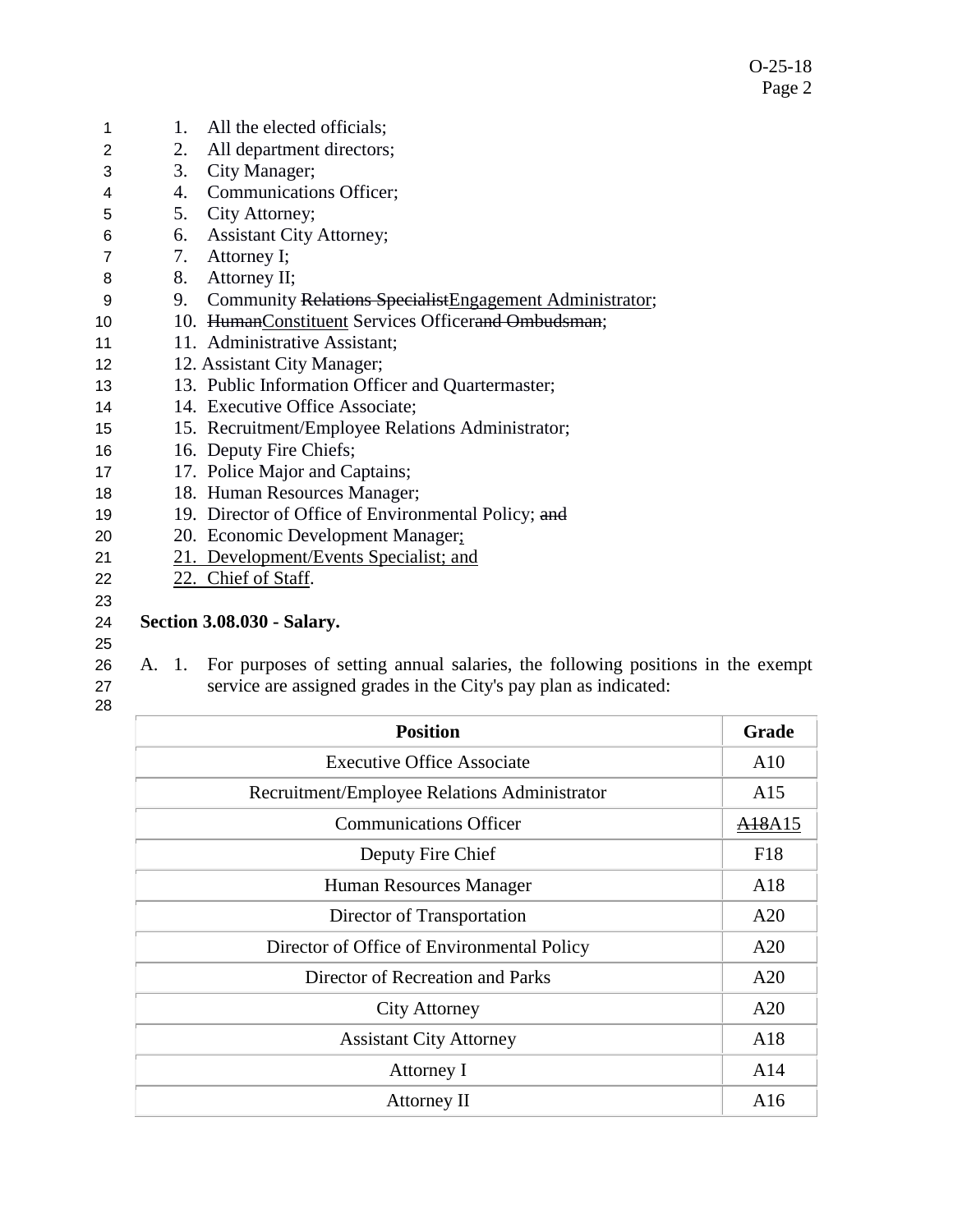| Director of Finance                                     | A20                |
|---------------------------------------------------------|--------------------|
| Director of Planning and Zoning                         | A20                |
| Human Constituent Services Officerand Ombudsman         | <del>A18</del> A14 |
| Community Relations Specialist Engagement Administrator | <del>A12</del> A14 |
| <b>Administrative Assistant</b>                         | A8                 |
| <b>Assistant City Manager</b>                           | A14                |
| Public Information Officer and Quartermaster            | A <sub>12</sub>    |
| Fire Chief                                              | F20                |
| Police Chief                                            | P <sub>20</sub>    |
| Police Major                                            | P <sub>18</sub>    |
| Police Captain                                          | P <sub>17</sub>    |
| Director of Public Works                                | A20                |
| <b>Economic Development Manager</b>                     | A17                |
| Development/Events Specialist                           | A12                |
| Chief of Staff                                          | A16                |

1 6

13

15

 2. The salary of the Mayor for the term of office commencing on the first Monday in December, 2017, shall be an annual salary of ninety-eight thousand dollars and an entitlement to the benefits afforded to the City's exempt service employees.

- 7 3. The salary of each Alderman and Alderwoman for the term of office 8 commencing on the first Monday in December, 2017, shall be an annual salary 9 of fifteen thousand dollars. Each Alderman and Alderwoman shall be afforded 10 an annual allowance of one thousand five hundred dollars to be used exclusively 11 for education and training. Aldermen and Alderwomen shall participate in the 12 Maryland State Retirement and Pension System.
- 14 4. The salary of the City Manager shall be:
- 16 i. Salary and Performance Reviews. A base salary for the City Manager 17 ranging from one hundred thirty thousand dollars to one hundred eighty 18 thousand dollars per year, with incremental increases based upon annual 19 performance reviews conducted by the Mayor. The initial base salary shall 20 be fixed within the provided range based upon the City Manager's education 21 and employment experience. The annual performance review shall be based 22 upon criteria established in advance by the Mayor in consultation with the 23 Manager of Human Resources. The base salary and increments shall be 24 subject to cost of living increases (COLAS) every two years, based upon 25 COLAS awarded to other City exempt service employees during the two-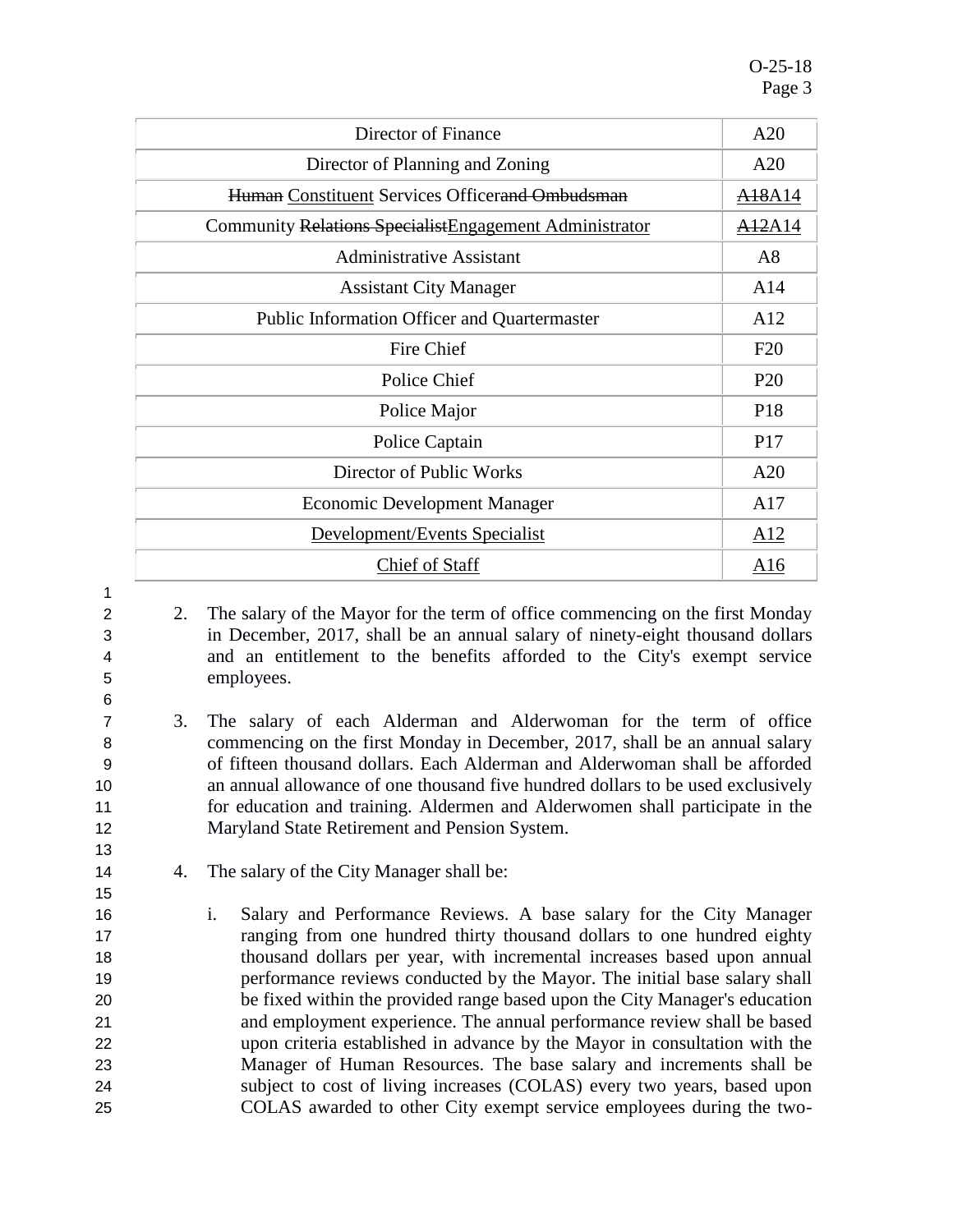| 1<br>$\overline{2}$<br>3<br>4<br>5<br>6<br>$\overline{7}$<br>8<br>9<br>10<br>11<br>12<br>13<br>14<br>15 |    |    | year period. The City Manager's compensation shall be subject to reduction<br>to the same extent as other City exempt service employees, including<br>reductions based upon furloughs or similar actions.<br>Benefits. The City Manager is entitled to receive the same benefits as other<br>ii.<br>City exempt service employees, including but not limited to inclusion in the<br>City's health care and retirement plans, in which the City and the employee<br>contribute in the same proportion as other City exempt service employees.<br>iii. Allowances. The City shall provide the City Manager with a City vehicle,<br>or additional compensation to reimburse the use of a personally-owned<br>vehicle.<br>iv. Severance Pay. Three months' severance pay of salary if a City Manager has<br>been removed from the position without cause, but there shall be no<br>severance pay if the removal is for cause. Grounds for removal that<br>constitute cause shall be 1) conviction of a felony or a crime of moral<br>turpitude; or 2) malfeasance or misfeasance in office. |
|---------------------------------------------------------------------------------------------------------|----|----|-----------------------------------------------------------------------------------------------------------------------------------------------------------------------------------------------------------------------------------------------------------------------------------------------------------------------------------------------------------------------------------------------------------------------------------------------------------------------------------------------------------------------------------------------------------------------------------------------------------------------------------------------------------------------------------------------------------------------------------------------------------------------------------------------------------------------------------------------------------------------------------------------------------------------------------------------------------------------------------------------------------------------------------------------------------------------------------------|
| 16<br>17                                                                                                | B. |    | Salary raises for the list of positions included in the table in Section 3.08.030A.1:                                                                                                                                                                                                                                                                                                                                                                                                                                                                                                                                                                                                                                                                                                                                                                                                                                                                                                                                                                                                   |
| 18<br>19<br>20<br>21<br>22<br>23<br>24                                                                  |    | 1. | Shall be justified by a performance evaluation by the City Manager or the<br>Mayor, whichever is the Appointing Authority, that exceeds the minimum<br>requirements for the position and shall be entirely at the City Manager or the<br>Mayor's discretion, with the exception of those positions listed in Subsection<br>$(B)(2)$ of this Section;                                                                                                                                                                                                                                                                                                                                                                                                                                                                                                                                                                                                                                                                                                                                    |
| 25<br>26                                                                                                |    | 2. | Shall be justified by a performance evaluation by the Department Director that<br>exceeds the minimum requirements for the position for the following positions:                                                                                                                                                                                                                                                                                                                                                                                                                                                                                                                                                                                                                                                                                                                                                                                                                                                                                                                        |
| 27<br>28<br>29<br>30<br>31<br>32<br>33<br>34<br>35<br>36<br>37                                          |    |    | Deputy Fire Chiefs,<br>i.<br>Police Captains,<br>ii.<br>iii. Police Major,<br>iv. Recruitment/Employee Relations Administrator,<br><b>Assistant City Attorney,</b><br>$\mathbf{V}$ .<br>vi. Attorney I,<br>vii. Attorney II,<br>viii. Public Information Officer and Quartermaster,<br>ix. Economic Development Manager.                                                                                                                                                                                                                                                                                                                                                                                                                                                                                                                                                                                                                                                                                                                                                                |
| 38<br>39                                                                                                |    | 3. | Shall not be awarded to an individual more frequently than once per year;                                                                                                                                                                                                                                                                                                                                                                                                                                                                                                                                                                                                                                                                                                                                                                                                                                                                                                                                                                                                               |
| 40<br>41<br>42                                                                                          |    | 4. | Shall not be for an amount exceeding one pay step in the grade range for the<br>position as set in Subsection $(A)(1)$ of this Section;                                                                                                                                                                                                                                                                                                                                                                                                                                                                                                                                                                                                                                                                                                                                                                                                                                                                                                                                                 |
| 43<br>44<br>45                                                                                          |    | 5. | Shall not cause an individual's salary to exceed the maximum salary of the<br>assigned grade.                                                                                                                                                                                                                                                                                                                                                                                                                                                                                                                                                                                                                                                                                                                                                                                                                                                                                                                                                                                           |
| 46<br>47                                                                                                | C. |    | Longevity salary increases awarded to civil service employees shall not be a benefit<br>of the exempt service.                                                                                                                                                                                                                                                                                                                                                                                                                                                                                                                                                                                                                                                                                                                                                                                                                                                                                                                                                                          |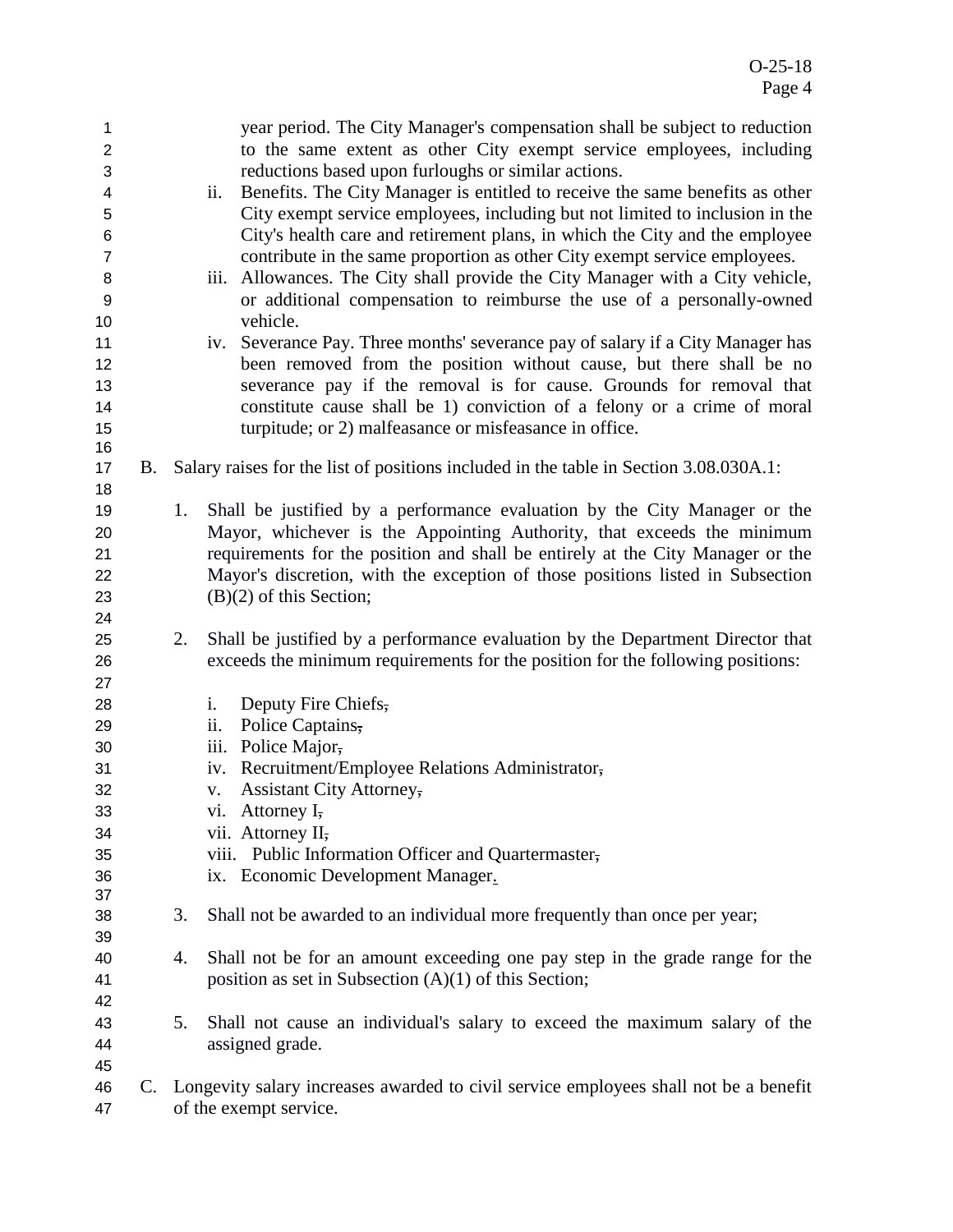- D. A City employee appointed to a position specified in Subsection (A)(1) of this Section shall be assigned to a salary in the new pay grade which is at a minimum five percent higher than the employee's salary prior to promotion or shall be assigned to the minimum of the new grade, whichever is higher. In no case shall the new salary exceed the maximum salary of the new grade.
- E. For positions other than those specified in Subsection (B)(2) of this Section, tThe Mayor,or City Manager,or Department Director, whichever is the Appointing Authority, may make an initial appointment at a salary greater than the first step of 11 the assigned grade for positions that report to them. The appointment and initial 12 salary is subject to confirmation by the City Council. For those positions specified in 13 Subsection  $(B)(2)$  of this Section, aAppointments to the following positions made by 14 Department Director do not require City Council approval and initial appointments may be made at a salary greater than the first step of the assigned grade subject to the availability of funding.:
- 

- i. Administrative Assistant
- ii. Assistant City Manager
- iii. Executive Office Associate
- 21 iv. Chief of Staff
- v. Communications Officer
- vi. Constituent Services Officer
- vii. Community Engagement Administrator
- viii. Development/Events Specialist
- ix. Director, Office of Environmental Policy
- x. Human Resources Manager
- xi. Deputy Fire Chiefs
- xii. Police Captains
- xiii. Police Major
- xiv. Recruitment/Employee Relations Administrator
- xv. Assistant City Attorney
- xvi. Attorney I
- xvii. Attorney II
- xviii. Public Information Officer and Quartermaster
- xx. Economic Development Manager.
- 
- F. The appointment and initial salary for the following positions is subject to confirmation by the City Council:
- i. City Manager
- ii. City Attorney
- iii.Police Chief
- iv. Fire Chief
- v. Director of Transportation
- vi. Director of Recreation and Parks